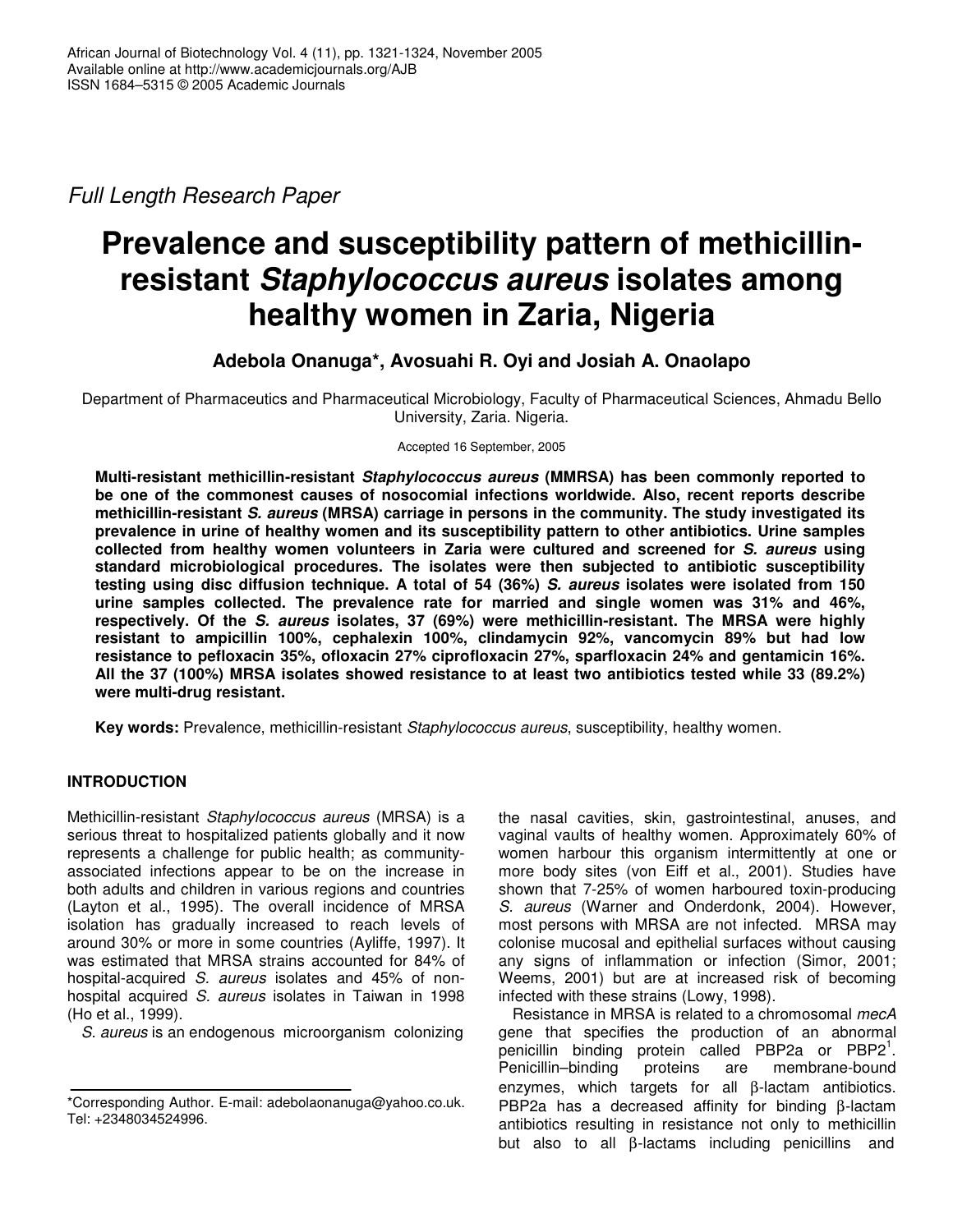cephalosporins (Weems 2001). The *mecA* gene complex also contains insertion sites for plasmids and transposons that facilitate acquisition of resistance to other antibiotics. Thus, cross-resistance to non-β-lactam antibiotics such as erythromycin, clindamycin, gentamicin, co-trimoxazole and ciprofloxacin is common (Chambers, 1979; Chambers, 2001). Nevertheless, MRSA isolates susceptible to several non-β-lactam antibiotics have appeared in some European regions (Lelievre et al., 1999; Pournaras 2001).

This study reports the prevalence and susceptibility pattern of MRSA isolates among the healthy women in Zaria, Nigeria.

#### **MATERIALS AND METHODS**

#### **Antibiotics and media**

Antibiotics discs were used with their concentrations and sources as follows: ampicillin 10 µg (Medreich sterilab, India), cephalexin 30 μg (Fidson, India), ciprofloxacin (ciprotab®) 5 μg (Fidson, India), clindamycin (Dalacin C ® ) 2 µg (Pharmacia, Belgium), gentamicin (Hefogenta ® ) 10 µg (Wuham, china), methicillin 10 µg (Oxoid, UK), ofloxacin (Fluxor<sup>®</sup>) 5 µg (Pathoteq Lab, India), pefloxacin (Peflotab®) 5 μg (Fidson, India), sparfloxacin (Sparbact®) 5 μg (Pathoteq Lab. India) and vancomycin 30 µg (Dumex-Alpharma, S. Demark)

Mannitol salt agar, Mueller Hinton agar II, Nutrient agar and Nutrient broth Media used were from LAB M (International Diagnostics Group Plc, United Kingdom).

#### **Sample Collection**

First 'clean catch" urine sample were collected randomly from 150 healthy women who were classified into two groups: Married (pregnant women inclusive) and single of ages between 20-40 years over a period of two (2) months from Zaria community after an informed consent had been obtained from each woman. All the volunteers were not on any antibiotics at the point of sampling. Samples (100 from married and 50 from single) were collected into labelled sterile bottles, kept in an iced-bag and transported to the laboratory.

#### **Bacteriology**

Each urine sample was inoculated (in duplicates) into mannitol salt agar plates and incubated at 37°C for 24 h. The characteristic isolates were asceptically isolated and characterised using established microbiological methods, which include colonial morphology, Gram's, stain reaction and biochemical characteristics (Cheesbrough, 2002). Isolates that were Gram-positive cocci, catalase positive and coagulase positive were considered as *S. aureus* in this study.

#### **Definition of community-associated isolates**

For the purpose of this study, community-associated isolates were defined as isolates from the samples of the healthy women who were not on any antibiotic at the time of sampling and had not been admitted in the hospital in the last one year before the sampling.

#### **Antimicrobial susceptibility testing**

The antimicrobial susceptibility pattern of the *S. aureus* isolates was determined using Kirby-Bauer-NCCLS modified disc diffusion technique (Cheesbrough, 2002). All the isolates were tested for sensitivity to ten (10) antibiotics. Standardised overnight culture of each isolate was used to flood the surface of Mueller Hinton agar (MHA) plates; excess drained off and allowed to dry while the lid was in plate. Standard antibiotic discs were asceptically placed at reasonable equidistance on the inoculated MHA plates and allowed to stand for 1 h. The plates (in duplicates for each isolates) were then incubated at 30°C for 24 h so as to favour the growth of methicillin resistant strains (BSAC 2002). The diameter of the zone of inhibition produced by each antibiotic disc was measured, recorded and the isolates were classified as "resistant", "intermediate" and "sensitive" based on the standard interpretative chart updated according to the current NCCLS standard (BSAC, 2002; NCCLS, 2002) and Fluka zone interpretative chart in accordance with WHO requirements (flukatec@eurnotes.sial.com).

#### **Statistical analysis**

Frequencies were obtained and percentages were calculated for study variables. Chi-square and two-tailed Fisher's exact test were used to calculate probabilities and determine significance. A pvalue of less than or equal to 0.05 is considered to be statistically significant ( $P\leq 0.05$ ).

| <b>Table 1.</b> Distribution of <i>Staphylococcus aureus</i> and MRSA |  |
|-----------------------------------------------------------------------|--|
| in married and single women in Zaria, Nigeria.                        |  |

| <b>Source</b> | <b>Number</b><br><b>Sampled</b> | S. aureus<br>No (%) | <b>MRSA</b><br>No (%) |
|---------------|---------------------------------|---------------------|-----------------------|
| Married       | 100                             | 31(31)              | 21(68)                |
| Single        | 50                              | 23 (46)             | 16 (70)               |
| Total         | 150                             | 54 (36)             | 37(69)                |

### **RESULTS AND DISCUSSION**

A total of 54 (36%) *S. aureus* isolates were isolated from 150 urine samples screened. The prevalence rates from married and single women were 31% and 46%, respectively. Of the *S. aureus* isolated, 37 (69%) were methicillin-resistant (Table 1).

The result of antibiotic susceptibility of methicillinresistant isolates to other antibiotics is shown in (Table 2). The results show high resistance to ampicillin (100%), cephalexin (100%), clindamycin (92%), vancomycin (89%) but low resistance to pefloxacin (35%), ofloxacin (27%), ciprofloxacin (27%), sparfloxacin (24%) and gentamicin (16%).

The prevalence of multi-drug resistance in the (MRSA) isolates is shown in Table 3. Multi-drug resistance was defined in this study as resistance to four or more of the antibiotics tested. Thus, 33 (89.2%) of the MRSA isolates showed multi-drug resistance to the antibiotics and none was fully susceptible to all the tested antibiotics.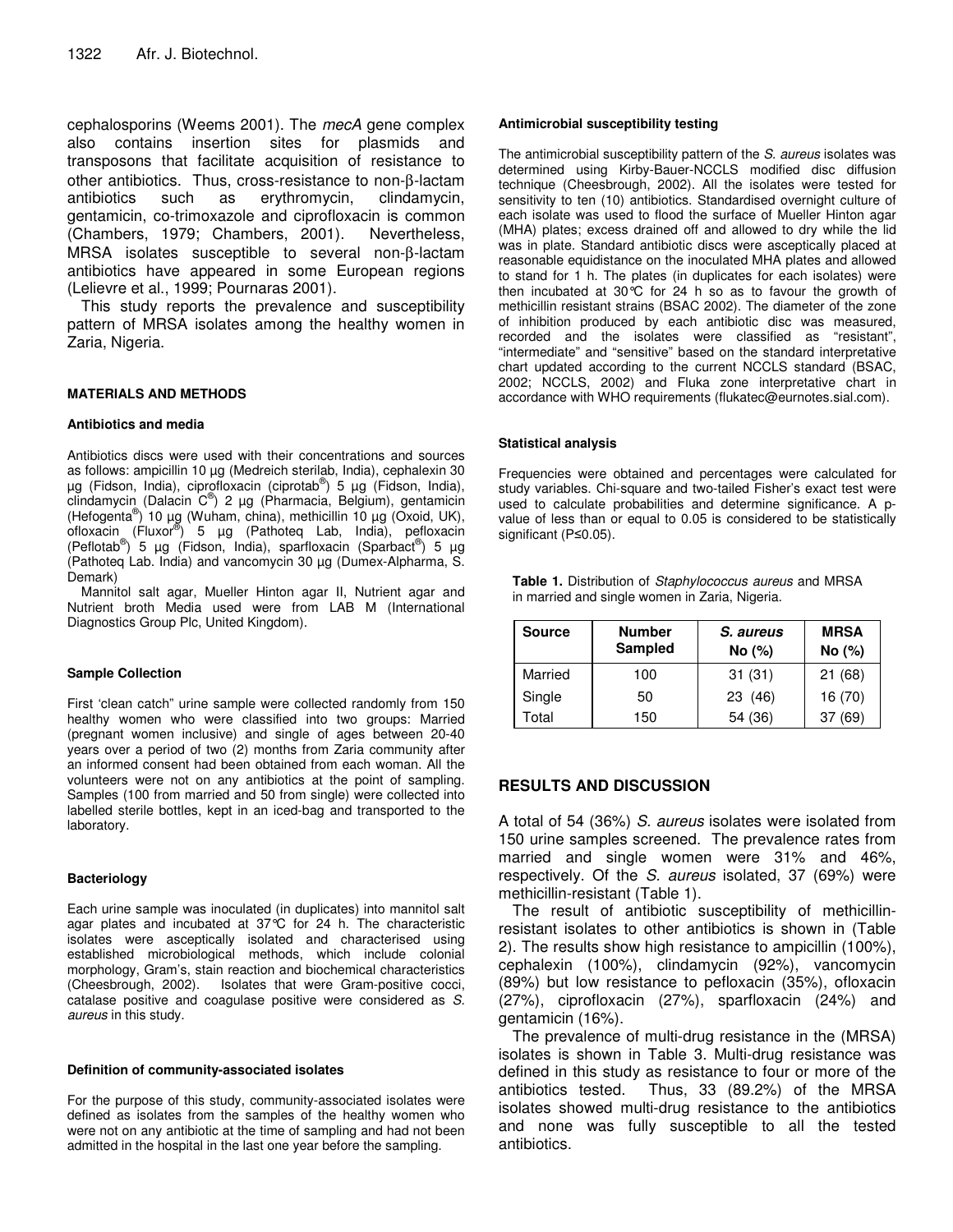| <b>Antibiotics</b>        | Resistant No (%) | Intermediate No (%) | Susceptible No (%) |
|---------------------------|------------------|---------------------|--------------------|
| Ampicillin $(10 \mu g)$   | 37 (100)         | 0(0)                | 0(0)               |
| Cephalexin (30 µg)        | 37 (100)         | 0(0)                | 0(0)               |
| Clindamycin $(2 \mu g)$   | 34 (92)          | 0(0)                | 3(8)               |
| Ciprofloxacin $(5 \mu g)$ | (27)<br>10       | 3(8)                | 24 (65)            |
| Gentamicin $(10 \mu g)$   | 6(16)            | 0(0)                | 31(84)             |
| Ofloxacin $(5 \mu g)$     | (27)<br>10       | (3)                 | (70)<br>26         |
| Pefloxacin $(5 \mu g)$    | (35)<br>13       | (3)                 | 23<br>(62)         |
| Sparfloxacin (5 µg)       | 9(24)            | (3)                 | (73)<br>27         |
| Vancomycin (30 $\mu$ g)   | (89)<br>33       | (0)<br>0            | 4(11)              |

**Table 2.** Resistance pattern of MRSA isolates from healthy women in Zaria, Nigeria.

**Table 3.** Prevalence of multiple-drug resistance among 37 MRSA isolates.

| <b>Parameter</b>      | Frequency of multi-drug resistance |     |  |
|-----------------------|------------------------------------|-----|--|
|                       | <b>Number</b>                      | (%) |  |
| Fully sensitive       |                                    |     |  |
| Resistant to 1 agent  |                                    |     |  |
| Resistant to 2 agent  |                                    | 8   |  |
| Resistant to 3 agent  |                                    | 3   |  |
| Resistant to 4 agents | 18                                 | 49  |  |
| Resistant to 5 agents |                                    | 11  |  |
| Resistant to 6 agents |                                    | З   |  |
| Resistant to 7 agents |                                    |     |  |
| Resistant to 8 agents |                                    | 19  |  |
| Resistant to 9 agent  |                                    |     |  |

New strains of community-associated methicillinresistant *S. aureus* (CA-MRSA) that cause soft-tissue infections in healthy people have recently been detected worldwide (Vandenesch et al., 2003). Drug resistance in *S. aureus* including the emergence of MRSA in healthcare and community settings is an increasingly reported event that makes treating serious infection difficult.

The carrier rate of *S. aureus* in this study was 31% and 46% for urine of married and single women, respectively. This is in agreement with the report of Ehinmidu (2003). The difference in the colonization rate of *S. aureus* in the married and single women was not significant (P>0.05) indicating that marital status is not a notable factor in colonization and there is no activity or behaviour of any of the groups, which predisposes them to *S. aureus* infection. Also, the difference in MRSA colonization in the women groups was not significant (P>0.05). MRSA colonization may subsequently cause infections (Kluytmans et al., 1997).

In this result, MRSA isolated show total resistance to ampicillin and cephalexin, which support the findings, that MRSA strains are equally resistant to all β-lactam antibiotics (Weems, 2001; Gross-Schulman et al., 1998) which may be due to the presence of chromosomal mecA

gene that specifies the production of an abnormal penicillin binding protein (PBP2a) which has low affinity for binding β-lactam antibiotics. A high resistance was observed to clindamycin (92%) and vancomycin (89%) in our study but this is contrary to the findings of earlier reports (Fridkin et al., 2005; Anupurba et al., 2003) that did show that community-based MRSA isolates had 87- 100% susceptibility to clindamycin and vancomycin. Thus, these antibiotics have been used in the treatment of MRSA infections. However, our findings support the reports by Olayinka et al. (2005) who observed 57.7% vancomycin-resistant *S. aureus* (VRSA) and Lu et al. (2005) who found 92.9% CA-MRSA isolates resistance to clindamycin. These findings also support the recent alarming increasing emergence of vancomycin resistance of *S. aureus* worldwide (Fridkin, 2001).

There is a high level of MRSA susceptibility to gentamicin and the fluoroquinolones tested in this study. This may be due to the absence of resistance conferringgenes in these MRSA strains as reported by Polyzou et al., 2001). The observed high MRSA susceptibility to gentamicin and fluoroquinolones in this study support some previous reports (Fridkin et al., 2005; Nordmann and Nass, 2005). Thus, the existence of MRSA susceptible to these non β-lactam antibiotics may provide